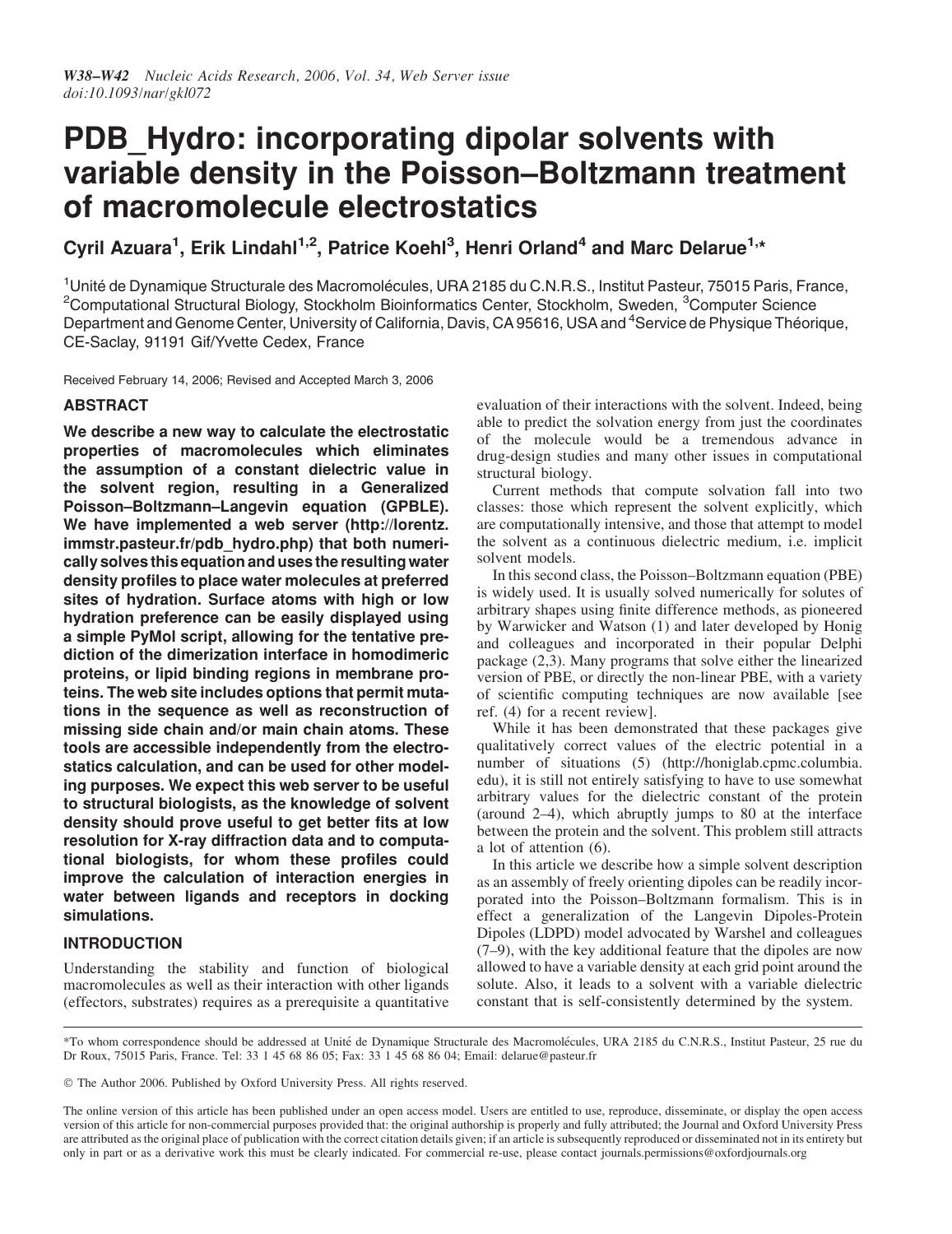There is a variety of situations where one would like to have access to the solvent density profile, starting from just the PDB atomic coordinates of the molecule (10). Experimentally, this would lead to better fits with low resolution diffraction data (11,12). Also, better electrostatics calculations would lead to better estimates of intrinsic pKas of buried ionisable groups (13), which are often part of catalytic sites. On the modeling side, this would obviously be useful both to compute solvation energies with much more accuracy than presently (14) and also in understanding the nature of the hydrophobic effect. For instance, in the van der Waals theory of capillarity, the free energy at the liquid–vapor water interface contains a term proportional to the integral of the squared gradient of the solvent density profile and this is currently being used to study the nature of the hydrophobic effect at different length scales (15).

The following section describes the web server and its tools, and a flow chart of the different options is presented in Figure 1. The main focus is put on the new method used to solve for the electrostatics of the macromolecule. The result section briefly describes two applications, one for predicting putative dimerization region(s) on the surface of a globular protein, and the other for predicting regions for lipid binding in membrane proteins. The conclusion section provides a perspective and outlines future work.

#### MATERIALS AND METHODS

#### PDB fixer

As in other similar servers dealing with macromolecular electrostatics [PDB2PQR—ref. (16) (http://agave.wustl.edu/ pdb2pqr), 2004; PCE—ref. (17)], we provide some tools to check the PDB file of interest before submitting it to a PBE solver. Indeed, some PDB files lack atoms, simply because the electron density was not defined for some exposed side chains or disordered loops. If the concerned residues are charged, it may be better to have even a crude estimate of their locations rather than nothing at all. We provide one option that detects missing side chains and builds the rotamer with the lowest van der Waals energy in the context of the (frozen) rest of the protein, for each missing side chain. Another option can detect missing loops, if the numbering of the residues appears to be discontinuous along the chain. The algorithm builds alanines using an idealized conformation of the peptide bond, as described in Hoffmann and Knapp (18). It can deal with interruptions of the main chain up to 21 residues long and then proceeds to generate variants of the conformation of the missing loop by using 'window moves'. The algorithm was designed to allow for several loops to be built simultaneously. The user can choose the number of different conformations of the loop (typically 10), inspect them visually, and then choose to mutate them by either changing their amino acid type from Alanine to the desired sequence in the PDB file (frozen approximation), or use a more sophisticated algorithm where all the mutated side chains have their conformation optimized simultaneously using the Mean Field Optimization technique described by us earlier (19). This option, called 'decorate', can actually be used to do protein design and has been used in the past for such purposes (20). Its input



Figure 1. Flow chart of the different options in PDB hydro.

is a PDB file and an alignment file (MSF format) containing the aligned old and new sequences.

The resulting PDB file can be refined to remove bumps coming from the use of rotamers, by minimizing the van der Waals energy of the sidechains using a conjugate gradient minimizer in dihedral angle space, where the needed energy derivatives are calculated according to Abe et al. (21).

Finally, there is an option to refine the network of hydrogen bonds in the PDB file, by allowing  $180^\circ$  flips of the last chi angles of Asn, Gln and His side chains, as amide O and NH2 atoms cannot really be distinguished in experimental electron density maps obtained by crystallographers. The resulting combinatorics can be explored by Monte Carlo (22) restricting the rotamers to the observed and flipped value of the last chi angle for Asn, Gln or His side chains only. However, here it is done with Mean Field Optimization techniques as in (19).

#### PDB solvate

Once the PDB file contains all side chain atoms, we assign partial charges and atomic radii to each atom of the molecule, according to CHARMM22 (similar to PDB2PQR for APBS); this also works for DNA as well as RNA molecules. For protein–nucleic acid complexes, the user must submit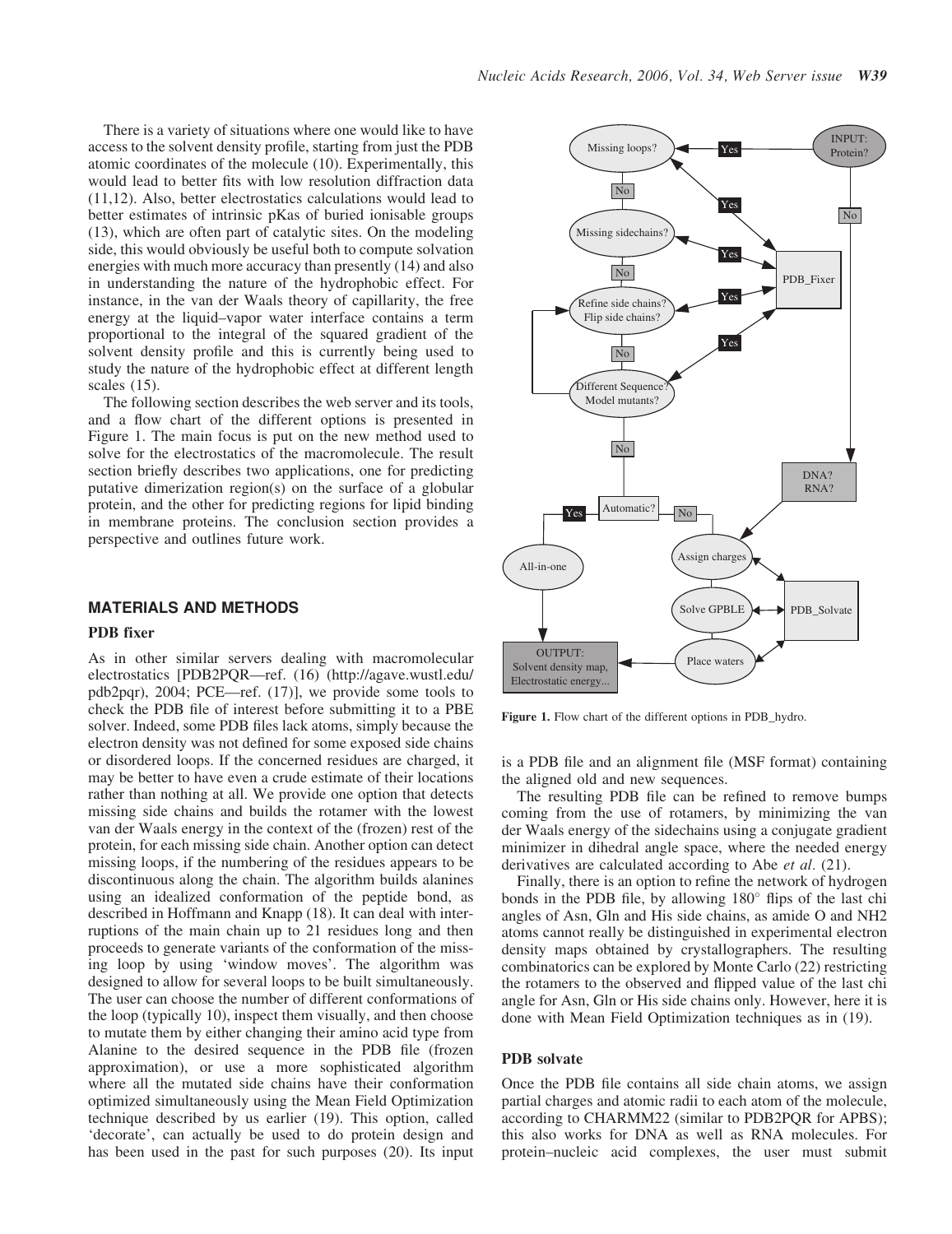the files separately and then manually merge them. Alternatively, the user can also directly submit the PDB file to the Generalized Poisson-Boltzmann-Langevin equation (GPBLE) solver, with charges generated according to some other Molecular Mechanics package. In the second step, we solve the GPBLE using a multi-grid method (see below), resulting in a 3D map of the electrostatic potential that specifies the free ions density as well as the dipolar solvent density at each grid point. In the third step, this solvent density is used to place water molecules at preferred sites of hydration, according to a threshold that is calculated from the desired level of hydration (usually 0.4 g of bound H2O per g of protein).

To write the analog of PBE in the presence of dipoles  $p_0$  at position  $r_i$  we use the fact that the corresponding charge density can be written  $p_0$  grad  $\delta(r - r_i)$  and then use lattice field theory to enforce self-avoidance of both free ions and dipoles (23). This is similar in spirit to (24), but differs in detail in the way steric clashes are prevented. The partition function Z of the system is evaluated using the saddle-point method (i.e. it is a Mean Field theory), from which all thermodynamic and physical quantities can be retrieved. Details will be given elsewhere (C. Azuara, H. Orland and M. Delarue, manuscript in preparation; (25)).

This results in the final free-energy functional  $F(\Phi)$  of the form:

$$
\beta \mathcal{F} = -\frac{\beta \varepsilon}{8\pi} \int d\vec{r} |\vec{\nabla} \Phi(\vec{r})|^2 + \beta \int d\vec{r} \rho_{\text{fixed}} \Phi(\vec{r})
$$

$$
- \frac{1}{a^3} \int d\vec{r} \ln \left( 1 + 2\lambda_{\text{ion}} \cosh[\beta e \mathcal{Z} \Phi(\vec{r})] + \lambda_{\text{dip}} \frac{\sinh[\beta p_0 |\vec{\nabla} \Phi(\vec{r})|]}{\beta p_0 |\vec{\nabla} \Phi(\vec{r})|} \right)
$$

where  $\rho_{\text{fixed}}$  is the charge density of the solute, *a* is the size of the dipoles and the free ions,  $\beta = 1/k_B T$ ,  $\varepsilon$  is the dielectric constant of the solute, e the charge of the electron, z the valence,  $p_0$  the dipole moment of the solvent and  $\Phi$  the electric potential;  $\lambda_{ion}$  and  $\lambda_{dip}$  are the fugacities of the free ions and dipoles, respectively, which are functions of their concentrations.

This free energy has to be minimized as a function of the electrostatic potential  $\Phi$ , leading to a GPBLE. In the absence of dipolar species and at low  $\beta e z \Phi$ , one indeed recovers the linear PBE. The minimization can be performed in a number of ways, such as the relaxation method or the multi-grid method. We implemented both methods, checked that the results agreed, and then settled for the multi-grid method, which is much faster.

#### IMPLEMENTATION

The web site is organized in two main sections, namely PDB\_fixer and PDB\_solvate; each section has several options, which each contain a short description, an example, and a form to submit a job. A flow chart of the different steps is presented in Figure 1 and can be accessed from the menu of the web site. Two jobs can be run at the same time and the batch queue status of the server can be displayed at any moment. A number of related links are also provided, as well as a selection of reference articles. Once a job is submitted, the user is directed to a web page that is refreshed every 30 s for 5 min, after which the user is referred to a newly created directory, where the results will be available for 2 weeks. The user may or may not provide his/her email address to be notified of the end of the job.

For all the options of PDB\_fixer, the output will consist of one or several PDB files.

For PDB solvate it will contain several PDB files as well as formatted CNS-style (26) maps that can be visualized with standard molecular graphics programs, such as O (27) or PyMol (28) (http://pymol.sourceforge.net). The typical Solvate protocol involves three steps: assign partial charges (assuming that the PDB file is complete), solve the GPBLE using Multi-grid method and place water molecules according to the obtained solvent density map. All three steps can be performed in a single job called All-in-one. The PDB\_solvate output PDB file contains information in the B-factor column that allows the coloring of the molecular surface with PyMol according to the burying of the surface atom upon addition of the water molecules.

The size of the grid is indirectly specified by the two following parameters that must be provided of the user: (i) the number of grid points in the simulation box along each direction, which must be of the form  $2^n +1$  and (ii) the number of Bjerrum lengths between the border of the grid and the border of the molecule.  $L_B$  is the length at which the electrostatic interaction between 2 unit charges becomes comparable to thermal energy kT ( $l_B$  = 7 Å at 293 K); usually  $2l_B$  is sufficient. The molecule is centered on the grid prior to any electrostatic calculation.

Other input parameters include the size of the ions (taken as the same as the size of the solvent dipoles), the strength of the dipoles (in Debye), as well as the concentration and valence of the free ions. It is important to realize that the system deals with two types of unrelated grids: one that enforces the finite size effect of the free ions and the dipoles, and one that is used to solve the non-linear GPBLE. In the future, we plan to implement a version of the program that can deal with different sizes for the free ions and the dipoles, or a mixture of dipoles of different concentrations and sizes.

The atomic radii are used to specify the excluded surface of the molecule, which can be of two types: the accessible surface (using the radius of  $1.4 \text{ Å}$  for the probe sphere) or the molecular surface, calculated on a grid (12) with a probe radius of 1 Å and a shrink radius of 1.1 Å.

#### RESULTS

For PDB\_solvate, we give in Table 1 the CPU times needed for the GPBL solver to converge, for different numbers of grid points and different grid sizes. A comparison is given with the CPU times needed in the same configuration by the APBS software (29). Obviously, the solution of the GPBLE takes longer than the PBE, but it still remains reasonable while generating much more information, such as the solvent density map, the solvent dielectric constant map, the electric field, the angle between the dipole moment and the solute electric field as well as the angle between dipole neighbors.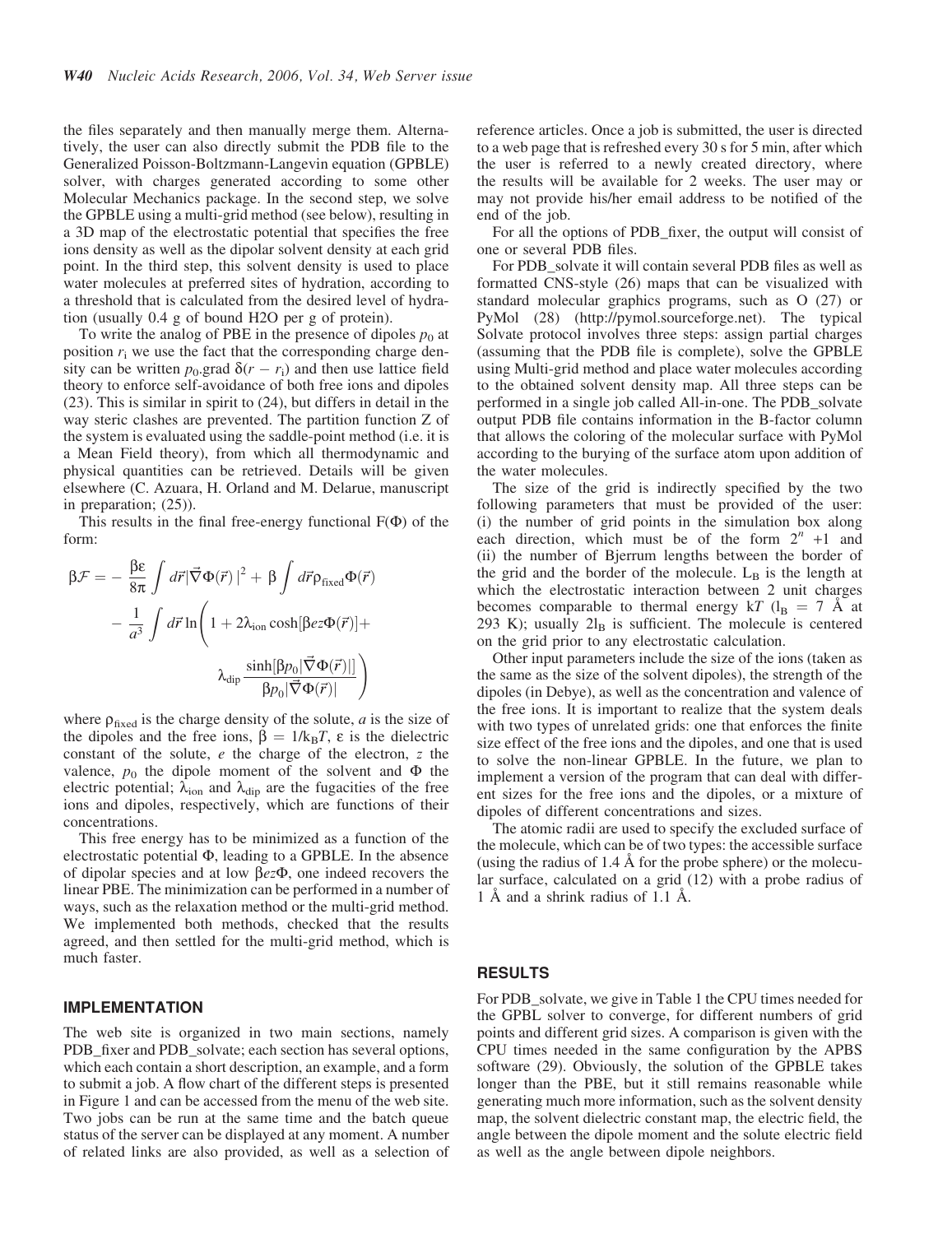As an illustration of the usefulness of the method, we give two examples where the knowledge of the water density profile clearly correlates with known molecular properties. One is a homodimeric protein (4TMK) whose preferred sites of hydration clearly are excluded from the dimerization zone (Figure 2A). The other is the KcsA membrane protein, where again the lipid binding region is clearly highlighted in the colored surface output by the program and displayed using a simple PyMol script (Figure 2B). We have checked the generality of these results on a number of different homodimeric and membrane proteins, which will be

Table 1. CPU needed for the GPBLE solver in different grid conditions. Comparison with APBS

| Grid<br>size    | Nh<br>$\mathrm{l}_B$ | Grid<br>spacing $(A)$ | <b>GPBLE</b><br><b>CPU</b><br>time(s) | $\Delta G_{\rm sol}^{\rm elec}({\rm k}T)$ | PBE (APBS)<br><b>CPU</b><br>time(s) | $\Delta G_{\rm sol}^{\rm elec}({\rm k}T)$ |
|-----------------|----------------------|-----------------------|---------------------------------------|-------------------------------------------|-------------------------------------|-------------------------------------------|
| $33^3$          | 1                    | 2.0                   | 34.5                                  | $-4581.4$                                 | 3.5                                 | $-3947.3$                                 |
| $33^3$          | $\mathfrak{D}$       | 2.6                   | 33.5                                  | $-5018.4$                                 | 2.9                                 | $-3190.7$                                 |
| 33 <sup>3</sup> | 3                    | 3.0                   | 30.7                                  | $-4956.4$                                 | 2.2                                 | $-2813.4$                                 |
| $65^{3}$        | 1                    | 1.0                   | 295.7                                 | $-3579.0$                                 | 14.8                                | $-3944.3$                                 |
| $65^{3}$        | $\overline{c}$       | 1.3                   | 291.2                                 | $-3717.9$                                 | 18.7                                | $-3957.0$                                 |
| $65^{3}$        | 3                    | 1.5                   | 298.5                                 | $-3832.8$                                 | 17.6                                | $-3940.6$                                 |
| $129^{3}$       | 1                    | 0.5                   | 4759.3                                | $-3261.5$                                 | 94.3                                | $-4030.7$                                 |
| $129^3$         | $\overline{c}$       | 0.65                  | 4788.5                                | $-3291.0$                                 | 84.0                                | $-3994.4$                                 |
| $129^3$         | 3                    | 0.75                  | 4854.2                                | $-3326.7$                                 | 102.9                               | $-3974.4$                                 |

reported elsewhere (C. Azuara, H. Orland and M. Delarue, unpublished data).

In addition to the dipole density map, we can calculate the radial solvent density profile, as a function of the nearest surface atom type  $(C, N \text{ or } O)$ . The resulting profiles (Supplementary Data) indeed show the expected behavior, with a higher hydration peak for N and O, compared to C atoms.

#### CONCLUSION AND FUTURE WORK

In the present state of the server, the user can calculate the electrostatic properties of a macromolecule (protein or a nucleic acid) using a new methodology which effectively merges the two existing PBE and LDPD methods. The solvent is accounted for by an assembly of non-overlapping orientable dipoles of variable density. The major advantage of the method is that it generates a solvent density map and a variable dielectic constant map of the solvent. All parameters of the theory are given their physical values. Already, this has proved useful for identifying hydrophobic patches on the surface of proteins.

A number of options and refinements of the method are currently under way; they include: (i) the possibility to have a pH-dependency of the solute charges (30), (ii) the possibility to include the effect of the flexibility of the solute molecule in a dielectric response described by Normal Modes,



Figure 2. (A) Colored molecular surface of thymidine kinase 4TMK (as a monomer) as a function of surface area buried upon addition of water molecules in the peaks of the solvent density map. The dimerization area appears as the largest poorly solvated (red) patch. Drawn with PyMol  $(27)$  (http://pymol.sourceforge.net). (B) KcsA membrane protein: molecular surface and added water molecules at preferred hydration sites. Drawn with PyMol (27) (http://pymol.sourceforge.net). [Supplementary Figure: Radial density profile of the solvent as a function of the surface atom type (see text)].